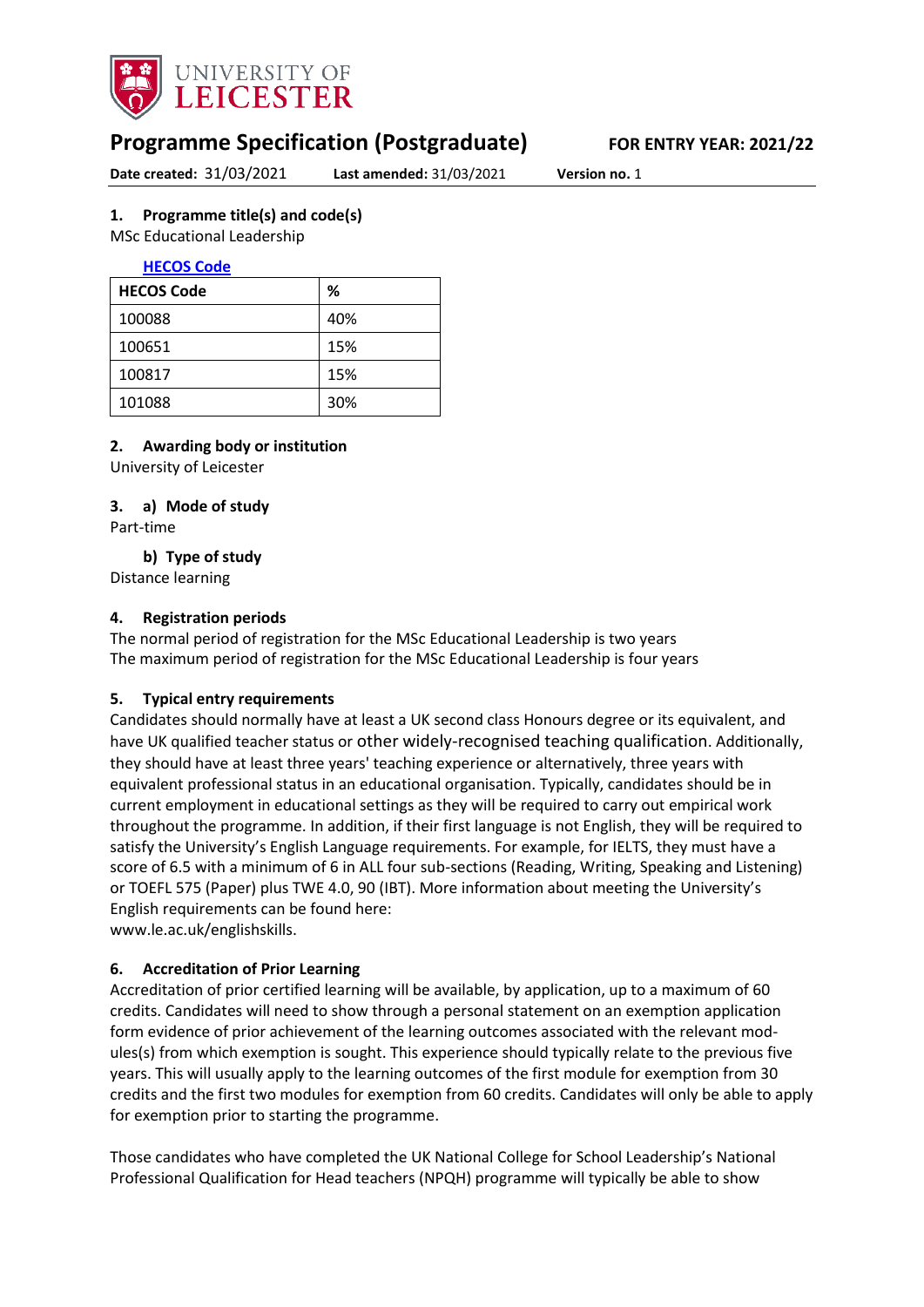evidence which matches with 60 credits exemption. Other, shorter, UK National College early leadership courses such as Teaching Leaders, Leadership Pathways and the Middle Leadership Development programmes are likely to offer a good match against our first module to allow candidates to successfully gain 30 credit exemptions. It is also possible, when backed by appropriate professional experience, to gain 30 and exceptionally 60 credits with an M level PGCE qualification. Applications will be considered on a case by case basis, through the strength of the personal statement. Applications are expected to be supported with transcripts from prior courses, which will, for overseas students, be checked against NARIC to check for UK equivalence.

#### **7. Programme aims**

The programme aims to enable participants to develop:

- familiarity with a range of frameworks for understanding educational leadership, learning and change;
- the ability to use a flexible range of systematic and reflective research and enquiry strategies for investigating and creating knowledge about educational leadership, learning and change;
- advanced knowledge and understanding of educational leadership, learning and change in different cultural contexts;
- a set of skills for critically analysing practices and values related to educational leadership, learning and change in different cultural contexts;
- the ability to bring together theoretical perspectives on educational leadership, learning and change and apply an informed critique of their inter-relationships;
- the ability to contribute to informed development of policy and practice in educational contexts.

#### **8. Reference points used to inform the programme specification**

- QAA Benchmarking Statement
- Framework for Higher Education Qualifications (FHEQ)
- UK Quality Code for Higher Education
- [University Learning](https://www2.le.ac.uk/offices/sas2/quality/learnteach) Strategy
- [University Assessment Strategy](https://www2.le.ac.uk/offices/sas2/quality/learnteach)
- University of Leicester Periodic Developmental Review Report
- External Examiners' reports (annual)
- United Nations Education for Sustainable Development Goals
- Student Destinations Data

#### **9. Programme Outcomes**

Unless otherwise stated, programme outcomes apply to all awards specified in [1.](#page-0-0) Programme title(s).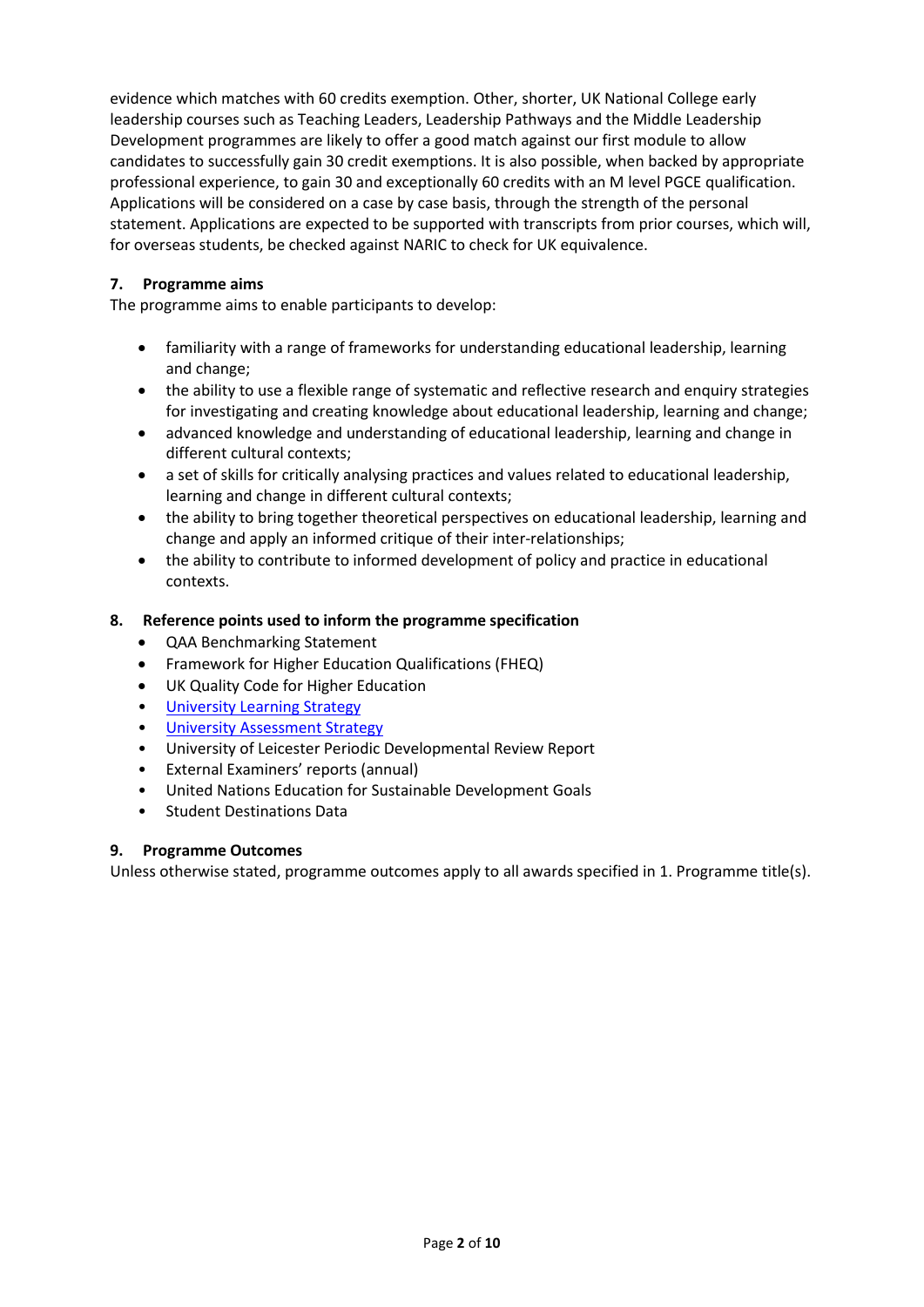## **Discipline specific knowledge and competencies**

| Knowledge                                                                                                                                                                                                                                                                                                   |                                                                                                                                         |                                                   |
|-------------------------------------------------------------------------------------------------------------------------------------------------------------------------------------------------------------------------------------------------------------------------------------------------------------|-----------------------------------------------------------------------------------------------------------------------------------------|---------------------------------------------------|
| <b>Intended Learning</b>                                                                                                                                                                                                                                                                                    | <b>Teaching and Learning Methods</b>                                                                                                    | <b>How Demonstrated?</b>                          |
| <b>Outcomes</b>                                                                                                                                                                                                                                                                                             |                                                                                                                                         |                                                   |
| Demonstrate advanced<br>understanding of selected and<br>relevant aspects of educational<br>knowledge and educational<br>issues, both national and<br>international, for professionals<br>in schools, colleges, educational<br>institutions, related agencies<br>including health, and the third<br>sector. | On-line resources; tutorials;<br>seminars; directed reading;<br>independent research; empirical<br>investigations; work-based learning. | Assignments; on-line discussion;<br>dissertation. |
| Demonstrate advanced<br>understanding of research into,<br>and theory of, educational<br>leadership.                                                                                                                                                                                                        |                                                                                                                                         |                                                   |

| ii)<br>Concepts                                                                                                                                        |                                                                                                                                         |                                                   |
|--------------------------------------------------------------------------------------------------------------------------------------------------------|-----------------------------------------------------------------------------------------------------------------------------------------|---------------------------------------------------|
| <b>Intended Learning</b>                                                                                                                               | <b>Teaching and Learning Methods</b>                                                                                                    | <b>How Demonstrated?</b>                          |
| <b>Outcomes</b>                                                                                                                                        |                                                                                                                                         |                                                   |
| Demonstrate an understanding<br>of educational leadership,<br>learning and change in the<br>context of schools, colleges,<br>educational institutions. | On-line resources; tutorials;<br>seminars; directed reading;<br>independent research; empirical<br>investigations; work-based learning. | Assignments; on-line discussion;<br>dissertation. |

| iii)<br>Techniques                                                                                                                                                                                                                                                                                                                                                                       |                                                                                                                                                                                                                                                                                        |                                                                                                                                                                                                                                                                    |
|------------------------------------------------------------------------------------------------------------------------------------------------------------------------------------------------------------------------------------------------------------------------------------------------------------------------------------------------------------------------------------------|----------------------------------------------------------------------------------------------------------------------------------------------------------------------------------------------------------------------------------------------------------------------------------------|--------------------------------------------------------------------------------------------------------------------------------------------------------------------------------------------------------------------------------------------------------------------|
| <b>Intended Learning</b><br><b>Outcomes</b>                                                                                                                                                                                                                                                                                                                                              | <b>Teaching and Learning Methods</b>                                                                                                                                                                                                                                                   | <b>How Demonstrated?</b>                                                                                                                                                                                                                                           |
| Apply a range of appropriate<br>research methods to topics of<br>educational leadership, learning<br>and change and identify<br>problems pertaining to these<br>topics in their own institutions,<br>and contexts.<br>Use ICT to support<br>postgraduate study, including<br>accessing electronic databases<br>and journals; word processing<br>and data analysis, where<br>appropriate. | Apply a range of appropriate<br>research methods to professional<br>challenges identified in their own<br>institutions.<br>On-line discussions; tutorials;<br>directed reading; Independent<br>research; supervised use of VLE<br>at a distance; collaborative on-<br>line group work. | Assignments and dissertation based<br>on conducting small-scale research<br>investigations in their own<br>educational setting in order to<br>pursue personal professional<br>development and generate<br>organisational improvement.<br>Assignment, dissertation. |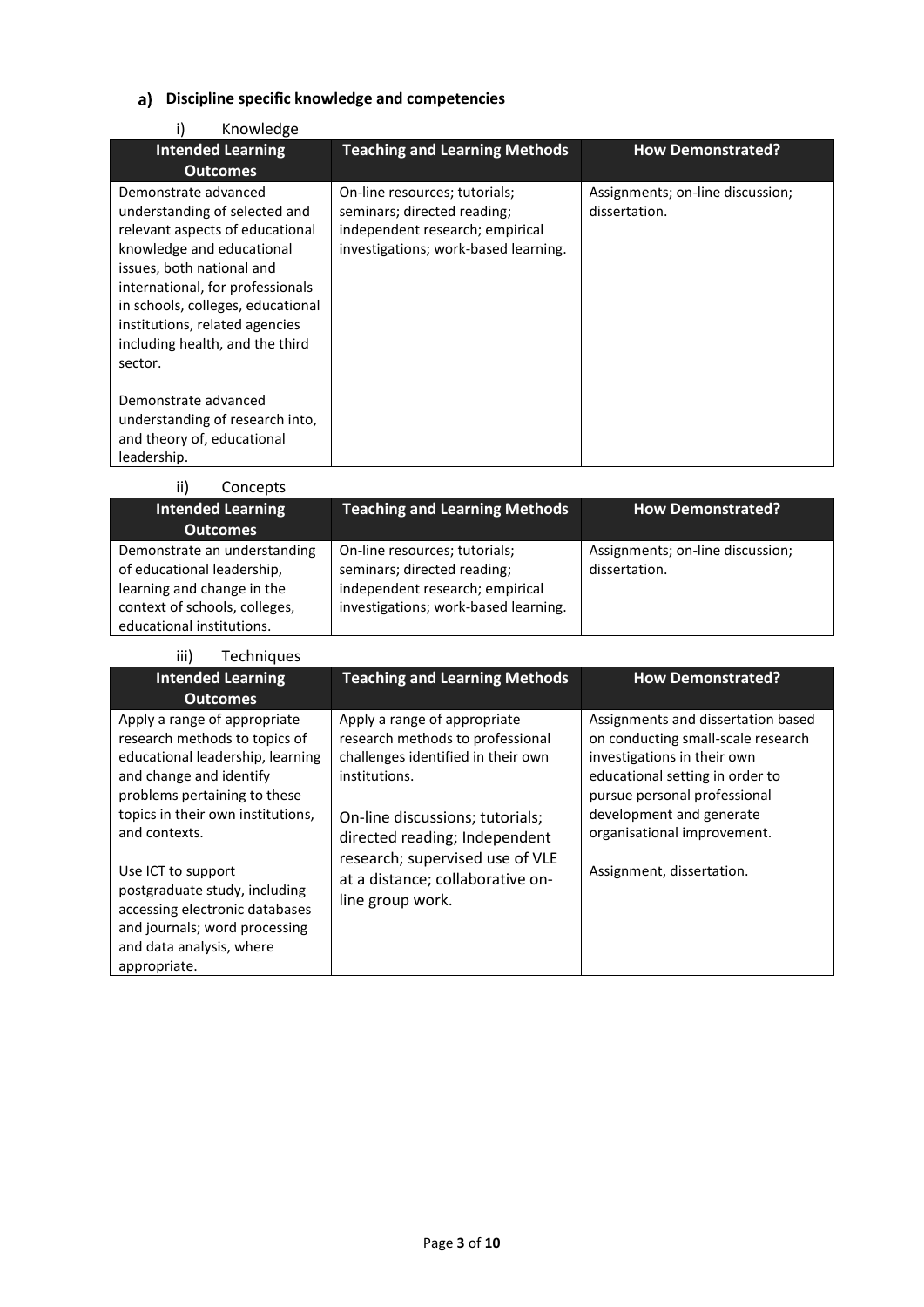| Critical analysis<br>iv)                                                                                                                                                                                                 |                                                                                                                                         |                                                                                                                                                                                                                                       |
|--------------------------------------------------------------------------------------------------------------------------------------------------------------------------------------------------------------------------|-----------------------------------------------------------------------------------------------------------------------------------------|---------------------------------------------------------------------------------------------------------------------------------------------------------------------------------------------------------------------------------------|
| <b>Intended Learning</b><br><b>Outcomes</b>                                                                                                                                                                              | <b>Teaching and Learning Methods</b>                                                                                                    | <b>How Demonstrated?</b>                                                                                                                                                                                                              |
| Reflect on theory in the area of<br>educational leadership, learning<br>and change and understand<br>how to use it as the basis for<br>understanding and improving<br>professional practice.                             | On-line resources; tutorials;<br>seminars; directed reading;<br>independent research; empirical<br>investigations; work-based learning. | Assignments; on-line discussion;<br>dissertation.                                                                                                                                                                                     |
| Critically analyse leadership<br>practice in a wider context of<br>theory, through a review of<br>current literature.                                                                                                    | On-line resources; tutorials;<br>seminars; directed reading;<br>independent research; empirical<br>investigations; work-based learning. | Assignments; on-line discussion;<br>dissertation.                                                                                                                                                                                     |
| Critically evaluate theoretical<br>and practical issues associated<br>with organisational<br>effectiveness and improvement<br>in educational settings through<br>small-scale investigations of<br>professional practice. | Directed reading; independent<br>research; empirical investigations;<br>work-based learning.                                            | Assignments and dissertation based<br>on conducting small-scale research<br>investigations in their own<br>educational setting in order to<br>pursue personal professional<br>development and generate<br>organisational improvement. |

| Presentation<br>vl                                                                                                                       |                                                                                                                                         |                                                    |
|------------------------------------------------------------------------------------------------------------------------------------------|-----------------------------------------------------------------------------------------------------------------------------------------|----------------------------------------------------|
| <b>Intended Learning</b>                                                                                                                 | <b>Teaching and Learning Methods</b>                                                                                                    | <b>How Demonstrated?</b>                           |
| <b>Outcomes</b>                                                                                                                          |                                                                                                                                         |                                                    |
| Present written and graphic<br>information effectively and<br>persuasively, to professional<br>standards, using standard<br>conventions. | On-line resources; tutorials;<br>seminars; directed reading;<br>independent research; empirical<br>investigations; work-based learning. | Assignments; on-line discussions;<br>dissertation. |

#### vi) Appraisal of evidence

| <b>Intended Learning</b><br><b>Outcomes</b>                                                                                                                                     | <b>Teaching and Learning Methods</b>                                                             | <b>How Demonstrated?</b>                           |
|---------------------------------------------------------------------------------------------------------------------------------------------------------------------------------|--------------------------------------------------------------------------------------------------|----------------------------------------------------|
| Reflect on theory around the<br>external influences on<br>educational leadership and its<br>implications for policy<br>development and application in<br>education-al settings. | On-line resources; tutorials; directed<br>reading; independent research;<br>work-based learning. | Assignments; on-line discussions;<br>dissertation. |
| Critically analyse policies<br>associated with educational<br>settings                                                                                                          | On-line resources; directed reading;<br>independent research; work-based<br>learning.            | Assignments; dissertation.                         |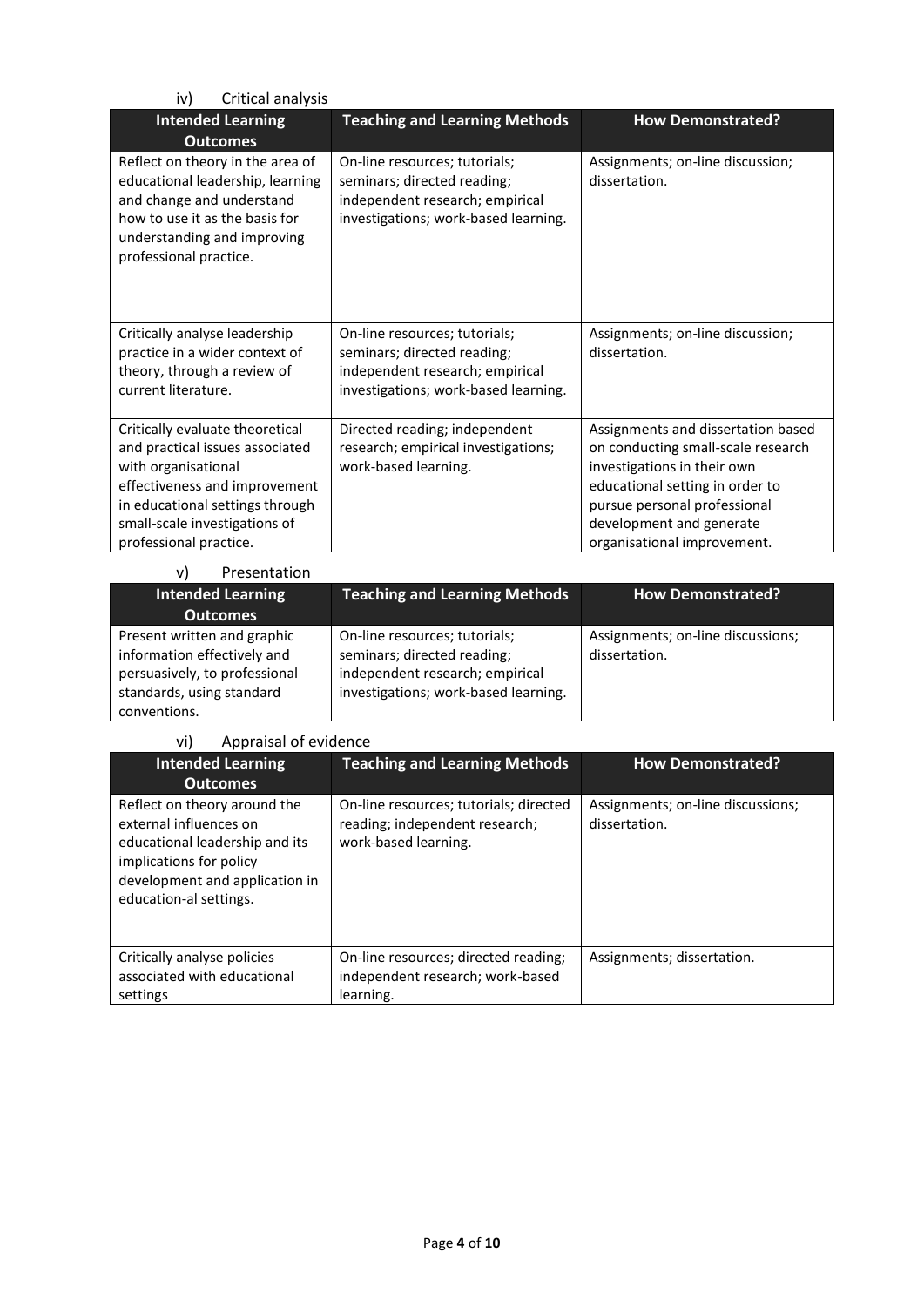## **Transferable skills**

| Research skills<br>i)                                                                                                                                                                                                                                     |                                                                                                                                         |                                                                                                        |
|-----------------------------------------------------------------------------------------------------------------------------------------------------------------------------------------------------------------------------------------------------------|-----------------------------------------------------------------------------------------------------------------------------------------|--------------------------------------------------------------------------------------------------------|
| <b>Intended Learning</b>                                                                                                                                                                                                                                  | <b>Teaching and Learning Methods</b>                                                                                                    | <b>How Demonstrated?</b>                                                                               |
| <b>Outcomes</b>                                                                                                                                                                                                                                           |                                                                                                                                         |                                                                                                        |
| Locate, organise and marshall<br>evidence from published<br>literature                                                                                                                                                                                    | On-line resources; on-line<br>discussions; directed reading;<br>tutorials; live webinars; independent<br>research; work-based learning. | On-line discussions; assignments;<br>dissertation.                                                     |
| Report on the findings of the<br>review of literature, analysing<br>complex ideas and constructing<br>critical arguments                                                                                                                                  | On-line resources; on-line<br>discussions; directed reading; live<br>webinars; tutorials; work-based<br>learning.                       | On-line discussion; assignments;<br>formal ethical approval (for<br>dissertation study); dissertation. |
| Collect, analyse and present<br>information using statistical and<br>graphical techniques where<br>appropriate                                                                                                                                            | Independent research; live<br>webinars; empirical investigations;<br>work-based learning; tutorials.                                    | Assignments; dissertation.                                                                             |
| Identify, plan, implement and<br>critique investigations aimed at<br>addressing issues and problems<br>in their own institution                                                                                                                           |                                                                                                                                         |                                                                                                        |
| Develop the skills of research<br>study design, research<br>instrument design, data<br>collection and analysis and<br>apply these to the study of<br>issues surrounding educational<br>leadership, learning and change<br>in a local educational setting. |                                                                                                                                         |                                                                                                        |
| Show an advanced level of<br>ethical understanding about<br>how to conduct empirical<br>research in educational<br>settings.                                                                                                                              |                                                                                                                                         |                                                                                                        |
| Undertake small-scale inquiry<br>to gather and interpret<br>empirical evidence pertinent to<br>issues of educational<br>leadership, learning and change<br>in educational settings.                                                                       |                                                                                                                                         |                                                                                                        |

| ii)<br><b>Communication skills</b>                                                                                                            |                                      |                                 |
|-----------------------------------------------------------------------------------------------------------------------------------------------|--------------------------------------|---------------------------------|
| <b>Intended Learning</b><br><b>Outcomes</b>                                                                                                   | <b>Teaching and Learning Methods</b> | <b>How Demonstrated?</b>        |
| Demonstrate clarity, fluency<br>and<br>coherence in delivering<br>presentations and managing<br>group discussion about<br>educational issues. | On-line discussions; tutorials.      | On-line discussions; tutorials. |
| Demonstrate an ability to<br>respond rationally and<br>supportively to questioning.                                                           | On-line discussions; tutorials.      | On-line discussions; tutorials. |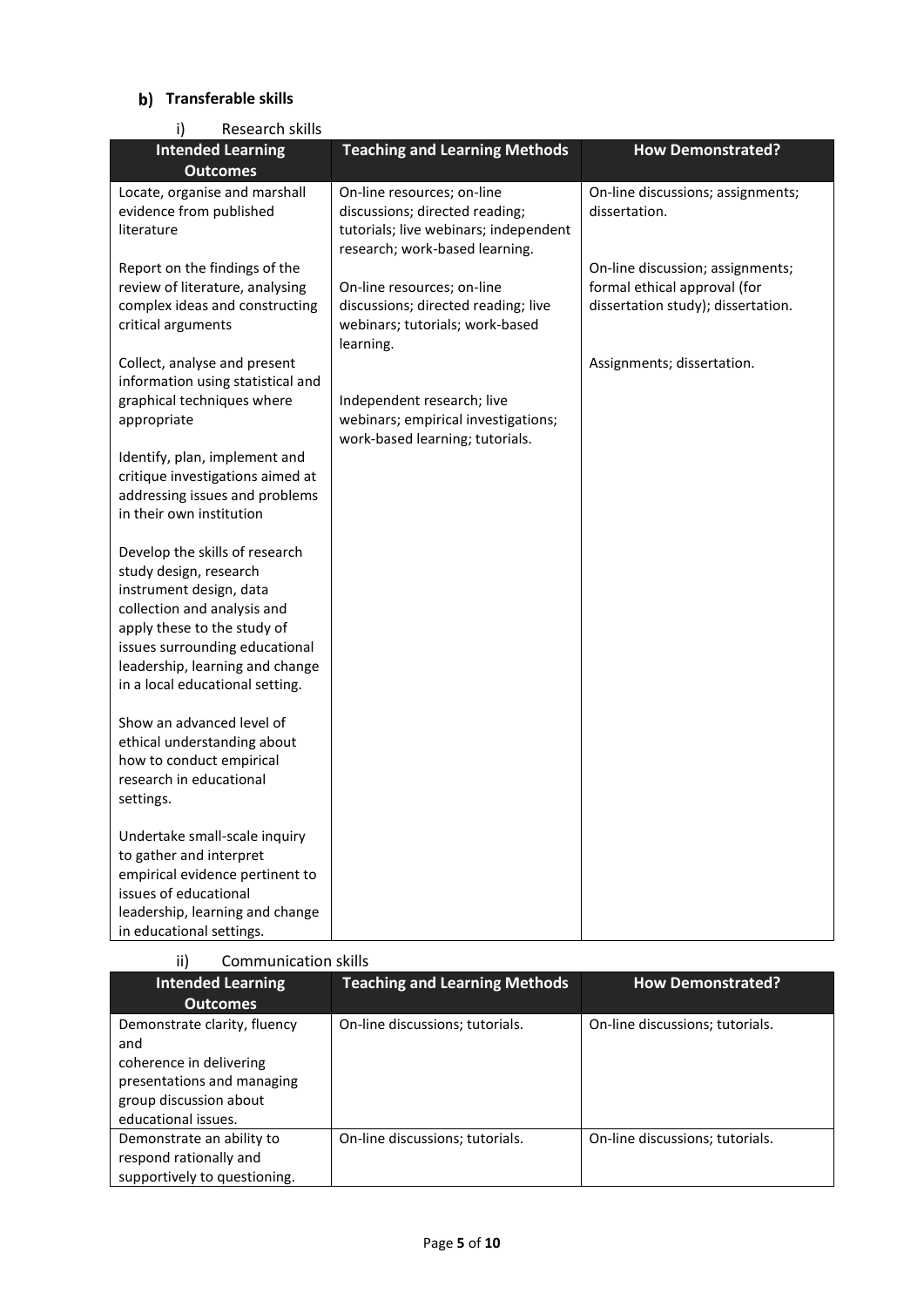| <b>Intended Learning</b><br><b>Outcomes</b>                                                                | <b>Teaching and Learning Methods</b>               | <b>How Demonstrated?</b>   |
|------------------------------------------------------------------------------------------------------------|----------------------------------------------------|----------------------------|
| Write coherently, following<br>standard conventions of<br>presentation, about educational<br>issues.       | On-line resources; tutorials; directed<br>reading. | Assignments; dissertation. |
| Demonstrate accuracy, fluency<br>and vivid use of language in<br>written work about educational<br>issues. | On-line resources; tutorials; directed<br>reading. | Assignments; dissertation. |
| Present written work to a<br>professional standard.                                                        | Tutorials; directed reading.                       | Assignments; dissertation. |

| iii)<br>Data presentation                                                                                                                                                                                                                             |                                                                                                                          |                                                    |
|-------------------------------------------------------------------------------------------------------------------------------------------------------------------------------------------------------------------------------------------------------|--------------------------------------------------------------------------------------------------------------------------|----------------------------------------------------|
| <b>Intended Learning</b>                                                                                                                                                                                                                              | <b>Teaching and Learning Methods</b>                                                                                     | <b>How Demonstrated?</b>                           |
| <b>Outcomes</b>                                                                                                                                                                                                                                       |                                                                                                                          |                                                    |
| Analyse data collected from<br>work settings to address clearly<br>articulated research questions<br>around an identified<br>professional challenge.                                                                                                  | On-line resources; on-line<br>discussions; directed reading;<br>tutorials; independent research;<br>work-based learning. | On-line discussions; assignments;<br>dissertation. |
| Organise and present<br>summaries of the data collected<br>and analysed in professional,<br>clear and appropriate ways<br>(using statistical and graphical<br>methods where appropriate) to<br>show how the data addresses<br>the research questions. | On-line resources; on-line<br>discussions; directed reading;<br>tutorials; independent research;<br>work-based learning. | On-line discussions; assignments;<br>dissertation. |

| Information technology<br>iv)    |                                       |                                     |
|----------------------------------|---------------------------------------|-------------------------------------|
| <b>Intended Learning</b>         | <b>Teaching and Learning Methods</b>  | <b>How Demonstrated?</b>            |
| <b>Outcomes</b>                  |                                       |                                     |
| Develop basic skills of use of a | On-line discussions and collaborative | Participation in on-line activities |
| virtual learning environment as  | on-line group work; tutorials;        |                                     |
| an end user                      | directed reading; supervised use of   |                                     |
|                                  | VLE at a distance.                    |                                     |

| Problem solving<br>v)                                                                                                                                                                             |                                                                         |                                                                       |  |  |
|---------------------------------------------------------------------------------------------------------------------------------------------------------------------------------------------------|-------------------------------------------------------------------------|-----------------------------------------------------------------------|--|--|
| <b>Intended Learning</b><br><b>Outcomes</b>                                                                                                                                                       | <b>Teaching and Learning Methods</b>                                    | <b>How Demonstrated?</b>                                              |  |  |
| Design and manage small-scale<br>inquiry by demonstrating<br>decision making skills as to<br>project feasibility and problem-<br>solving skills during each<br>inquiry.                           | On-line resources; directed reading;<br>tutorials; work-based learning. | Direct and indirect evidence through<br>assignments and dissertation. |  |  |
| Plan and organise a strategy for<br>a research design                                                                                                                                             |                                                                         |                                                                       |  |  |
| Seek out, find, use and<br>exchange information from a<br>variety of sources to support<br>their own studies and as a<br>contribution to investigating<br>and developing professional<br>practice |                                                                         |                                                                       |  |  |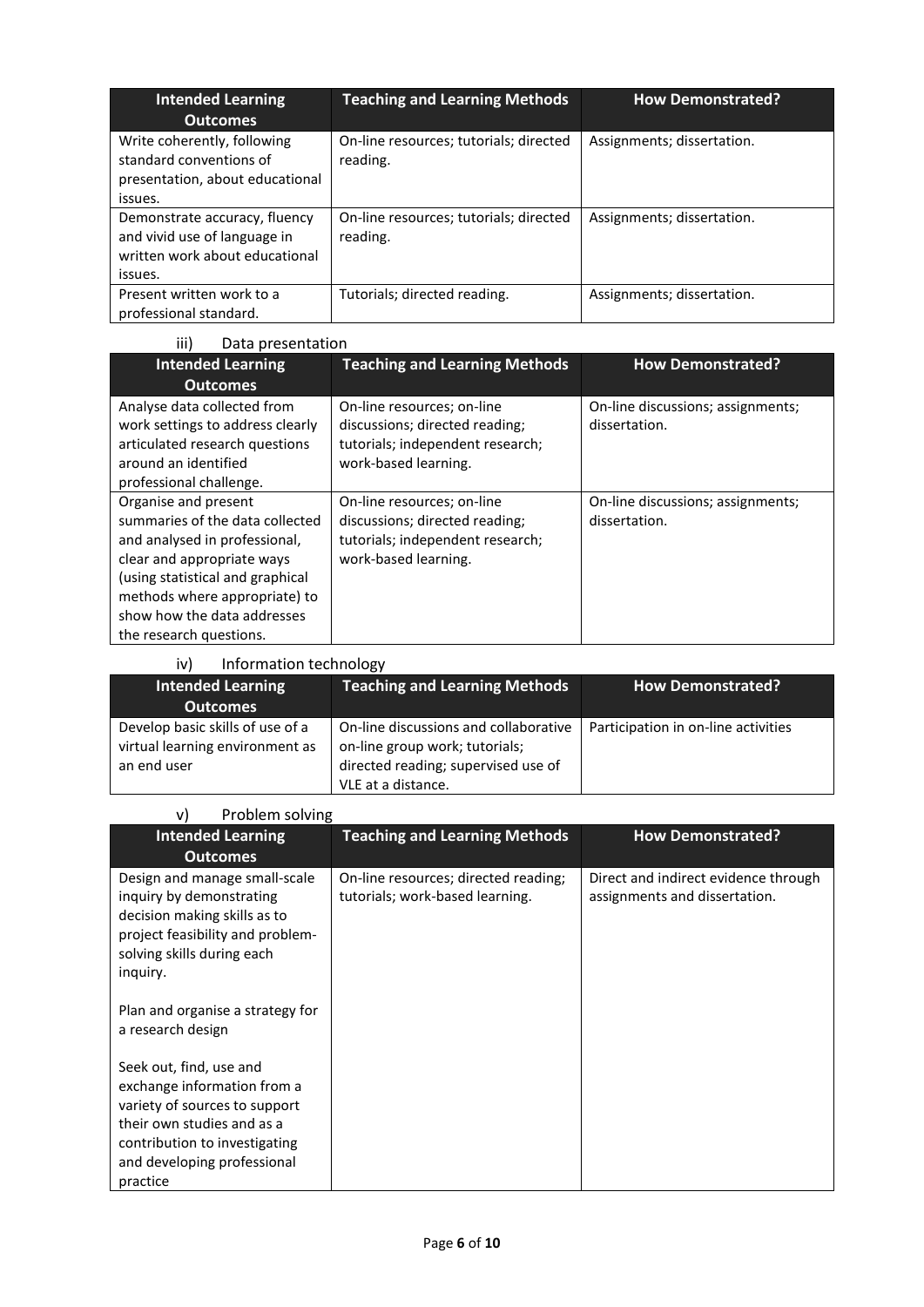| Working relationships<br>vi)                                                                                                                               |                                                                         |                                                                                                                       |  |  |
|------------------------------------------------------------------------------------------------------------------------------------------------------------|-------------------------------------------------------------------------|-----------------------------------------------------------------------------------------------------------------------|--|--|
| <b>Intended Learning</b>                                                                                                                                   | <b>Teaching and Learning Methods</b>                                    | <b>How Demonstrated?</b>                                                                                              |  |  |
| <b>Outcomes</b>                                                                                                                                            |                                                                         |                                                                                                                       |  |  |
| Work collaboratively with<br>colleagues to develop a shared<br>understanding of professional<br>practice in their own<br>institutions and contexts.        | Independent research; empirical<br>investigations; work-based learning. | Indirect evidence through<br>assignments and dissertation.<br>Directly through group discussion<br>where appropriate. |  |  |
| Work collaboratively with<br>colleagues to develop the<br>standard of professional<br>practice in their own<br>institutions through educational<br>enguiry |                                                                         |                                                                                                                       |  |  |

vii) Managing learning

| םיייייישטי םיייםשיישייי                                                                                                                                            |                                                                |                                                                                                          |
|--------------------------------------------------------------------------------------------------------------------------------------------------------------------|----------------------------------------------------------------|----------------------------------------------------------------------------------------------------------|
| <b>Intended Learning</b>                                                                                                                                           | <b>Teaching and Learning Methods</b>                           | <b>How Demonstrated?</b>                                                                                 |
| <b>Outcomes</b>                                                                                                                                                    |                                                                |                                                                                                          |
| Use IT effectively within the<br>University virtual learning<br>environment                                                                                        | On-line resources; software on-line<br>discussions; tutorials. | On-line discussions; effectively using<br>software; directly through tutorials<br>throughout the course. |
| Use theory and practice learned<br>from the module to reflect on<br>own professional practice                                                                      |                                                                |                                                                                                          |
| Self-audit strengths and areas<br>for developing as an<br>independent distance learner,<br>identifying the need for and<br>being proactive about using<br>support. |                                                                |                                                                                                          |
| Operate effectively within a<br>virtual learning environment as<br>an end user                                                                                     |                                                                |                                                                                                          |
| Use ICT to support<br>postgraduate study, including<br>accessing electronic databases<br>and journals; word processing<br>and data analysis, where<br>appropriate. |                                                                |                                                                                                          |

#### viii) Career management

| <b>Intended Learning</b>                                                                                    | <b>Teaching and Learning Methods</b>                                                                             | <b>How Demonstrated?</b>                                              |
|-------------------------------------------------------------------------------------------------------------|------------------------------------------------------------------------------------------------------------------|-----------------------------------------------------------------------|
| <b>Outcomes</b>                                                                                             |                                                                                                                  |                                                                       |
| Demonstrate a commitment<br>to personal/career<br>development                                               | On-line resources; tutorials; directed<br>reading; independent research;<br>empirical investigations; work-based | Direct and indirect evidence through<br>assignments and dissertation. |
| Apply creative thinking to novel<br>situations and demonstrate<br>leadership through project<br>development | learning.                                                                                                        | Directly through tutorials throughout<br>the course.                  |

# **10. Special features**

*(i) Distance learning delivery*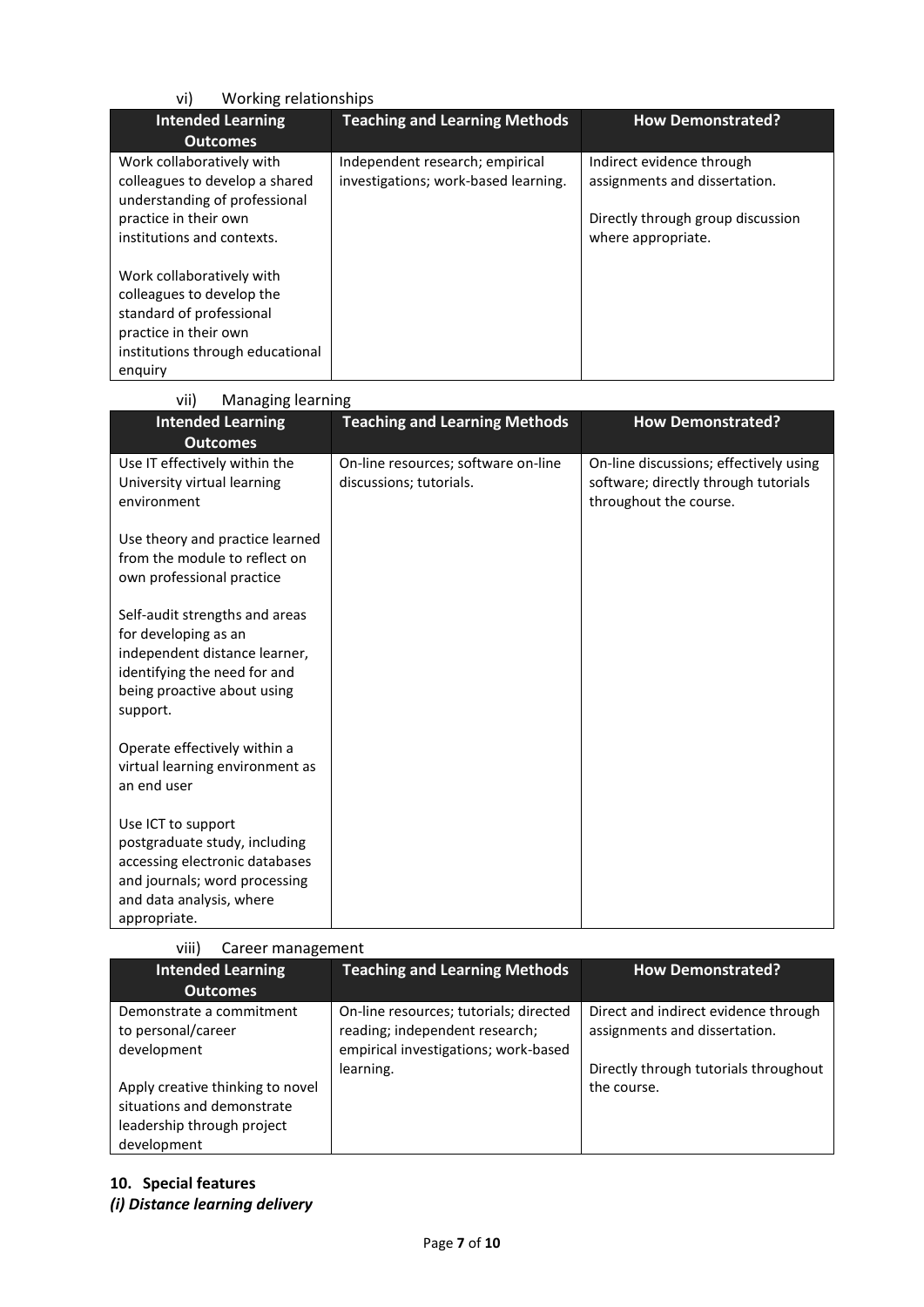Participants learning through distance learning delivery work with the support of a personal academic tutor, and engage with a range of distance learning materials, provided by the University. In addition, students have remote access to library and computing services. The course is supported by an interactive virtual learning environment on which audio, audiovisual and interactive learning activities are provided to support each module and the course in general. The practitioner research approach to investigating and developing professional practice enables participants to focus on organisational practice and research skills development is now integrated throughout the programme.

#### *(ii) International comparative approaches*

Participants are encouraged to take an international and comparative approach to their studies. This is supported by the learning materials provided by the University. We have broadened our materials to represent a wide range of institutional contexts in which educational leadership is relevant, to reflect our diverse student population's needs.

#### *(iii) Responsive to special interests and needs*

Through the programme of modules studied, participants are introduced to a wide range of issues, research and theory concerning educational leadership and its connections with learning and change. In their personal study and their research for assignments and dissertation, students then have the opportunity to focus on the special interests and needs of their institution and of their own role within it.

#### *(iv) Relevance to professional practice*

All modules involve the investigation of an identified and salient issue relating to educational leadership and its connections with raising standards, improving learning opportunities, and contributing to overall institutional improvement. Through negotiation with their tutor, participants choose the focus of each of the assignments and the dissertation within the framework of the module foci. Consequently, the expectation is that assessed work contributes to both individual professional development and organisational development.

#### **11. Indicators of programme quality**

The previous version of this course has enjoyed the support of external examiners since their inception. Examiners' reports have been consistently positive, and their recommendations are fully discussed and followed up appropriately, with annual reports to the Vice-Chancellor of the action taken. It has been one of the highest recruiting in the College of Social Sciences, Arts and Humanities and has maintained high completion rates.

The course was reviewed by the course development and design team 2020/21 and its strengths outlined. Suggestions were made both to increase its administrative and academic quality, which have fed into a process of holistic course review, together with student feedback, tutor focus group feedback and discussions with external examiners.

#### **12. Criteria for award and classification**

This programme follows the standard scheme of taught postgraduate award and classification set out i[n Senate Regulations](http://www.le.ac.uk/senate-regulations) – see the version of *Senate Regulation 6 governing taught postgraduate programmes of study* relevant to year of entry.

#### **13. Progression points**

As defined i[n Senate Regulations](http://www.le.ac.uk/senate-regulation6) - refer to the version of *Senate Regulation 6 governing taught postgraduate programmes of study* relevant to year of entry.

In cases where a student has failed to meet a requirement to progress he or she will be required to withdraw from the course and a recommendation will be made to the Board of Examiners for an intermediate/exit award where appropriate.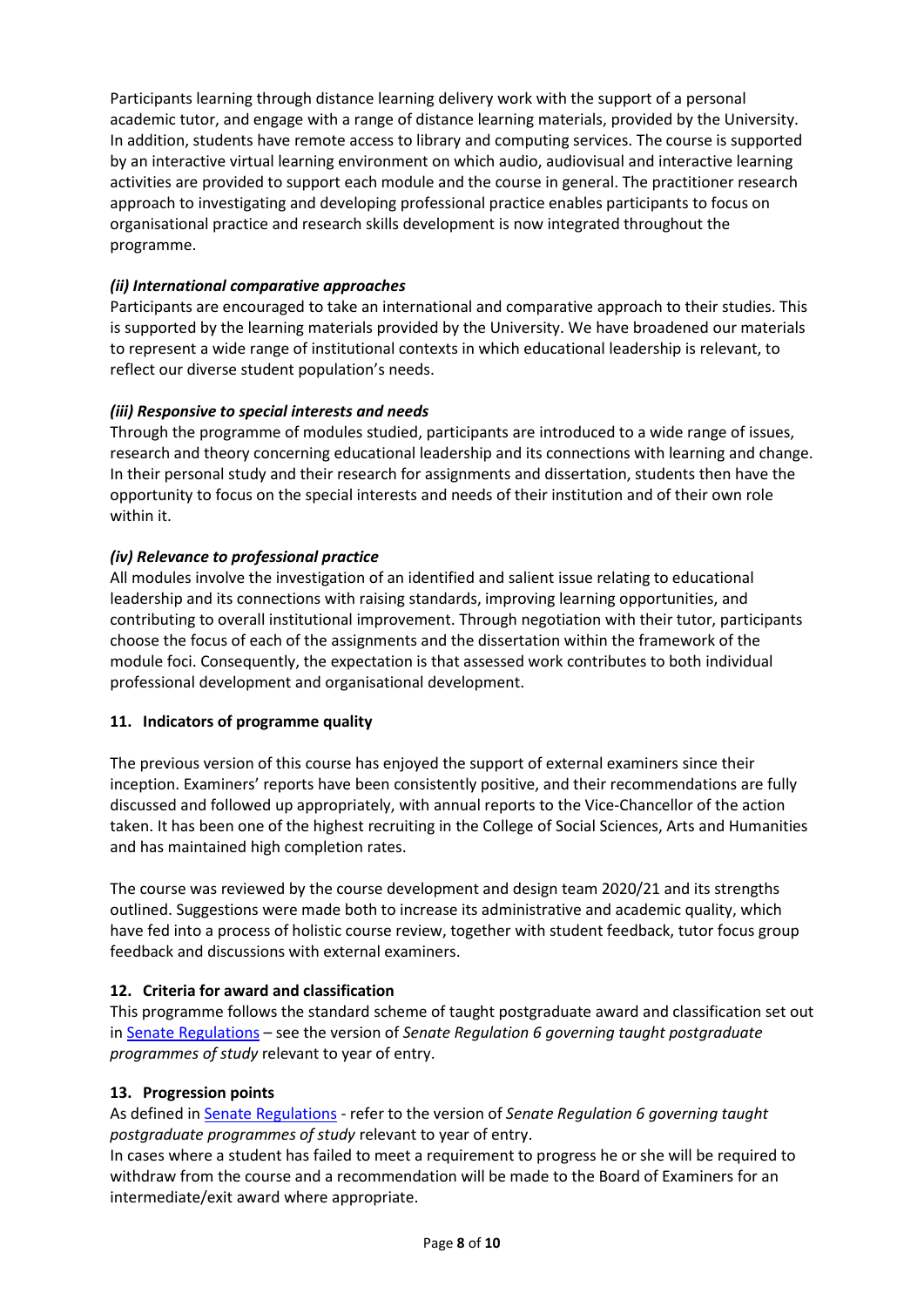#### **14. Rules relating to re-sits or re-submissions**

As defined i[n Senate Regulations](http://www.le.ac.uk/senate-regulation6) - refer to the version of *Senate Regulation 6 governing taught postgraduate programmes of study* relevant to year of entry.

#### **15. External Examiners' reports**

The details of the External Examiner(s) for this programme and the most recent External Examiners' reports for this programme can be found at **exampapers@Leicester** [log-in required]

#### **16. Additional features** (e.g. timetable for admissions)

N/A